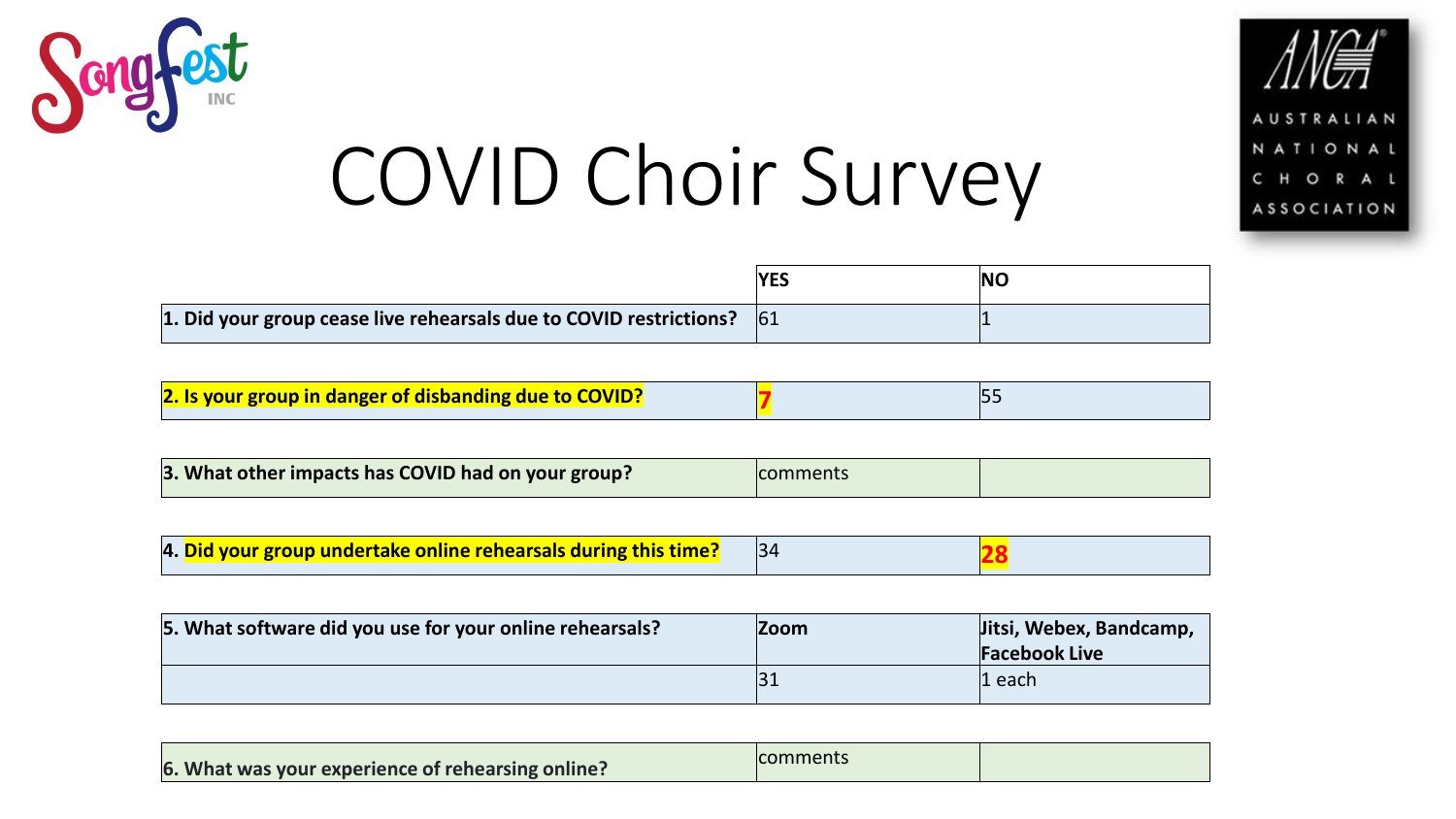



#### **The Impact of COVID on choirs**

Selection of comments:

- "There is considerable fear of infection and a strong desire to protect those most vulnerable"
- "…the current committee wishes to resign and we are yet to elect a new one"
- "…we lost 2/3rds of the choir at rehearsals"
- "There was a complete loss of revenue to the choir from concerts and fundraising activities"
- "All engagements at nursing and retirement homes were cancelled"
- "Dreadful withdrawals symptoms due to lack of singing"
- "No festivals or live performances...we're struggling so much without the accolades!"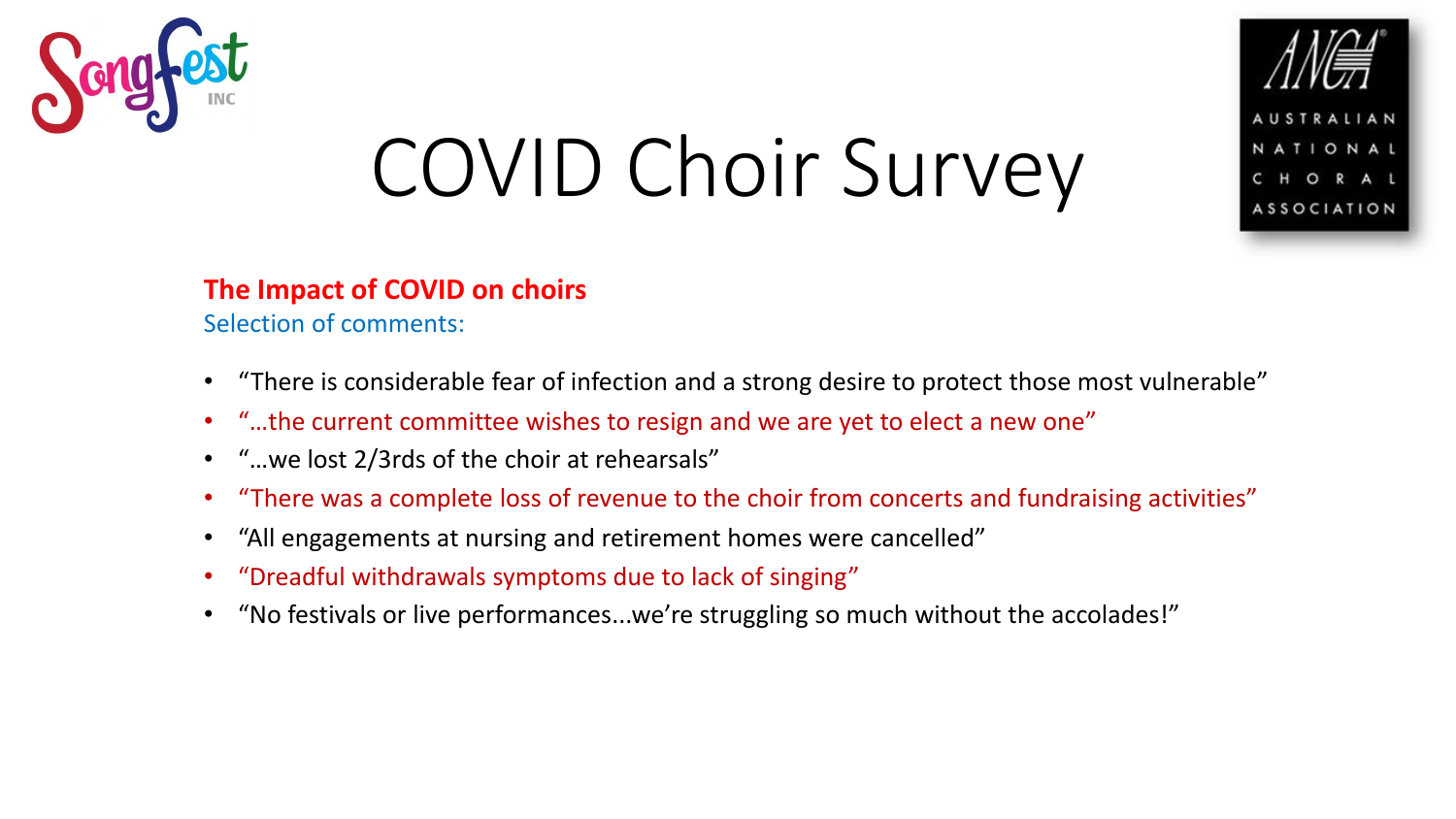



| 8. Are you planning to restart live rehearsals? | We have already | $\vert$ We plan to start in the $\vert$ | We plan to start in the | $\sqrt{ }$ We have no plans to |
|-------------------------------------------------|-----------------|-----------------------------------------|-------------------------|--------------------------------|
|                                                 | restarted       | next 1-6 weeks                          | next 1-4 months         | restart                        |
|                                                 |                 |                                         |                         | 11                             |

| 9. Which of the following would encourage you to restart<br>live rehearsals? | Further easing of<br>restrictions | <b>Availability of venues</b> | Find out how other<br>groups are managing risk |
|------------------------------------------------------------------------------|-----------------------------------|-------------------------------|------------------------------------------------|
|                                                                              | 37                                | 26                            | 34                                             |
| Other items that would assist you to restart                                 | comments                          |                               |                                                |

| 10. Does your group have any special characteristics that | We have a large   |                           | A high proportion of   Our venue is not available | Our director is no | <b>None</b> |
|-----------------------------------------------------------|-------------------|---------------------------|---------------------------------------------------|--------------------|-------------|
| makes restarting difficult right now?                     | number of members | <b>vulnerable members</b> |                                                   | longer available   |             |
|                                                           |                   |                           |                                                   |                    |             |
| Other items that would make restarting difficult          | comments          |                           |                                                   |                    |             |

| 11. Will you live stream future rehearsals for vulnerable<br>members or provide some other option for them? | ves | no | have not considered it yet |
|-------------------------------------------------------------------------------------------------------------|-----|----|----------------------------|
|                                                                                                             |     |    |                            |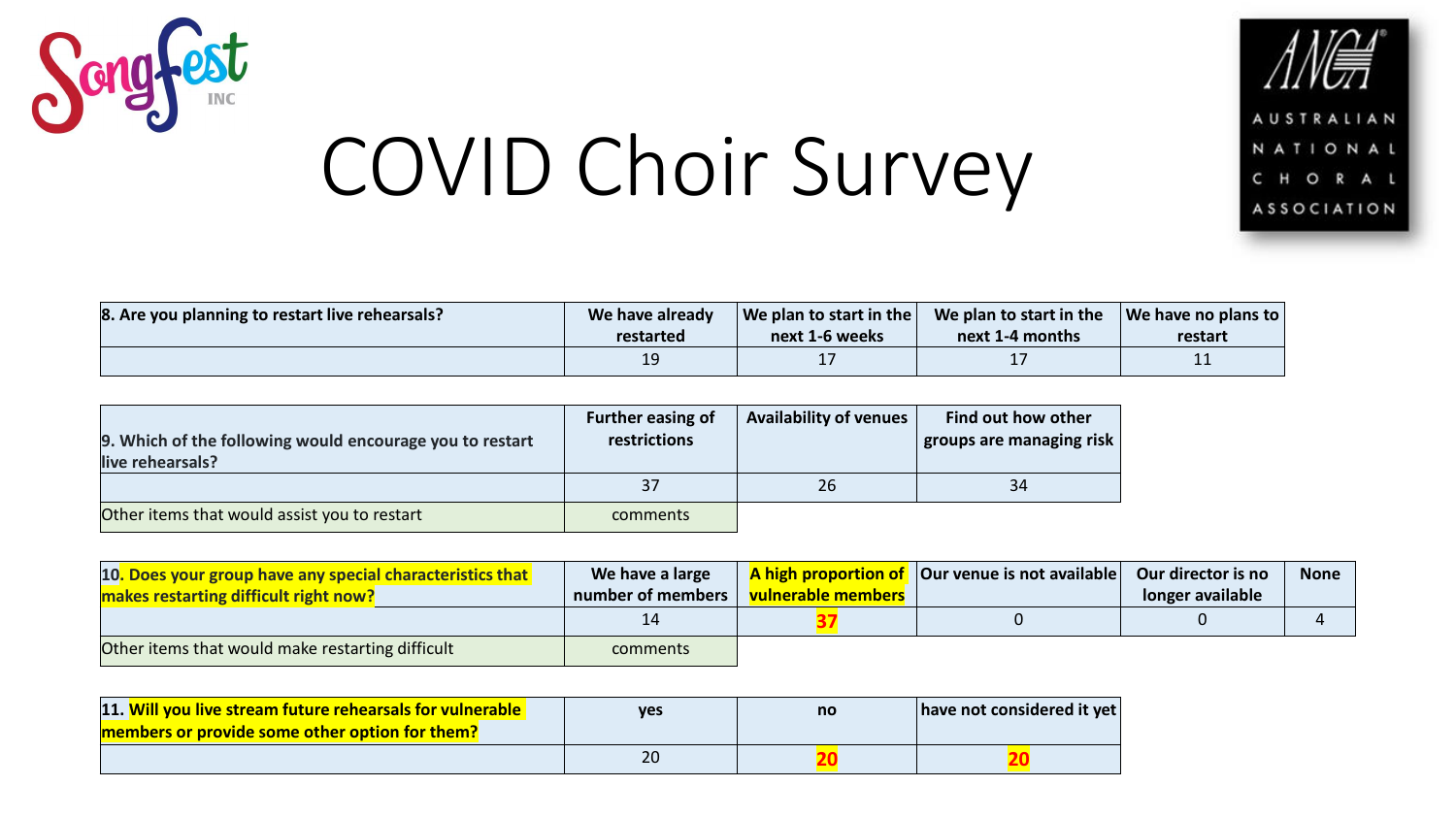



#### **The online experience for choirs – comments received:**

- "It took us 3 sessions to find the best Zoom version, and for everyone to become familiar…"
- "Too difficult and we have ceased"
- "Good for maintaining contact but terrible for singing…"
- "Online was not possible due to the level of IT knowledge in our group"
- "It's not much fun singing on your own"

#### **But also some positives!!**

- "Approx 70% of members continued to pay their term fees"
- "It was a wonderful opportunity to stay connected socially with members"
- "singing online allowed those who normally sing quietly to SING OUT loudly!"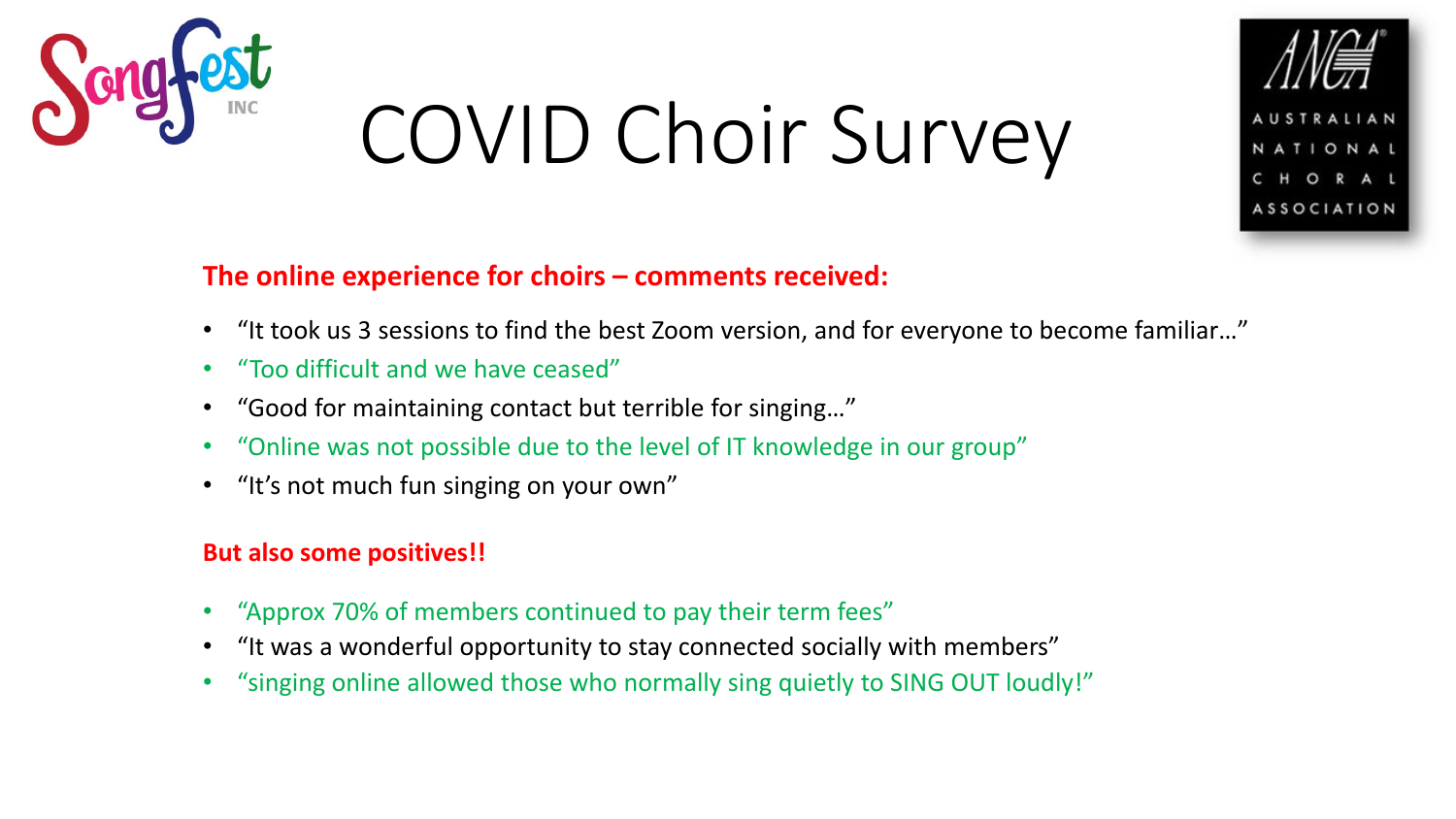



| 12. COVID Safety Plan to restart rehearsals | We have a COVID Safety<br>Plan to restart | We need information about<br>how to make a plan | Would like to hear what | We would be willing to share<br>$\vert$ other groups are planning our plan to assist other groups $\vert$ |
|---------------------------------------------|-------------------------------------------|-------------------------------------------------|-------------------------|-----------------------------------------------------------------------------------------------------------|
|                                             |                                           | ΙZ.                                             | 30                      | 22                                                                                                        |

| 13. SongFest is looking to provide an online resource for<br>groups to make their own COVID Safety Plans | We would like to make use We would be willing to<br>of such a resource | contribute to such a resource |
|----------------------------------------------------------------------------------------------------------|------------------------------------------------------------------------|-------------------------------|
|                                                                                                          | 43                                                                     | BС                            |

| 14. Considering future performance possibilities: | We already have a<br>performance planned | We will consider performing $\sqrt{ }$ We currently have no<br>later this year | plans to perform | We would love SongFest to<br>come up with an idea! |
|---------------------------------------------------|------------------------------------------|--------------------------------------------------------------------------------|------------------|----------------------------------------------------|
|                                                   |                                          |                                                                                |                  | 14                                                 |

| 15. What other concerns does your group have about | <b>comment</b> |
|----------------------------------------------------|----------------|
| restarting rehearsals?                             |                |

| 16. What other support would you like to see provided | comment |
|-------------------------------------------------------|---------|
| to the singing community at this time?                |         |

| 17. Would you be prepared to share your groups COVID YES<br>experience story? |    | <b>NC</b> |
|-------------------------------------------------------------------------------|----|-----------|
|                                                                               | 4: |           |

Widespread agreement to use and share resources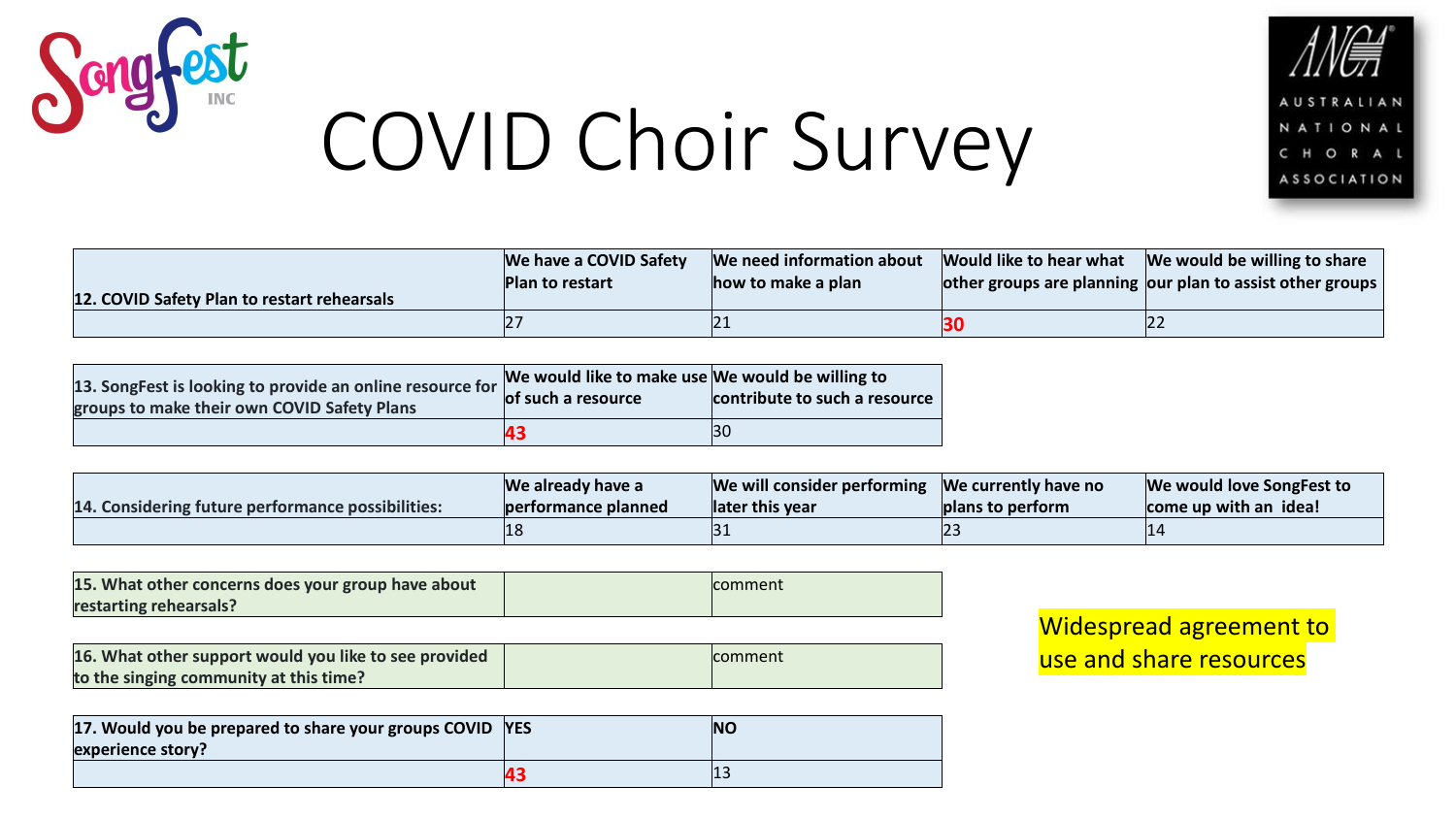

### **What would help to restart live rehearsals?**

Selection of comments:

- "A system of safely rehearsing and performing"
- "Scientific consensus on aerosol spread and choir safety…"
- "... encouragement that it is ok to sing"
- "A collective purchase of Choir-Friendly PPE…"
- "How to keep on singing when community transmission of the virus appears in Perth"
- "Some help to make a COVID plan is probably the most useful thing…"